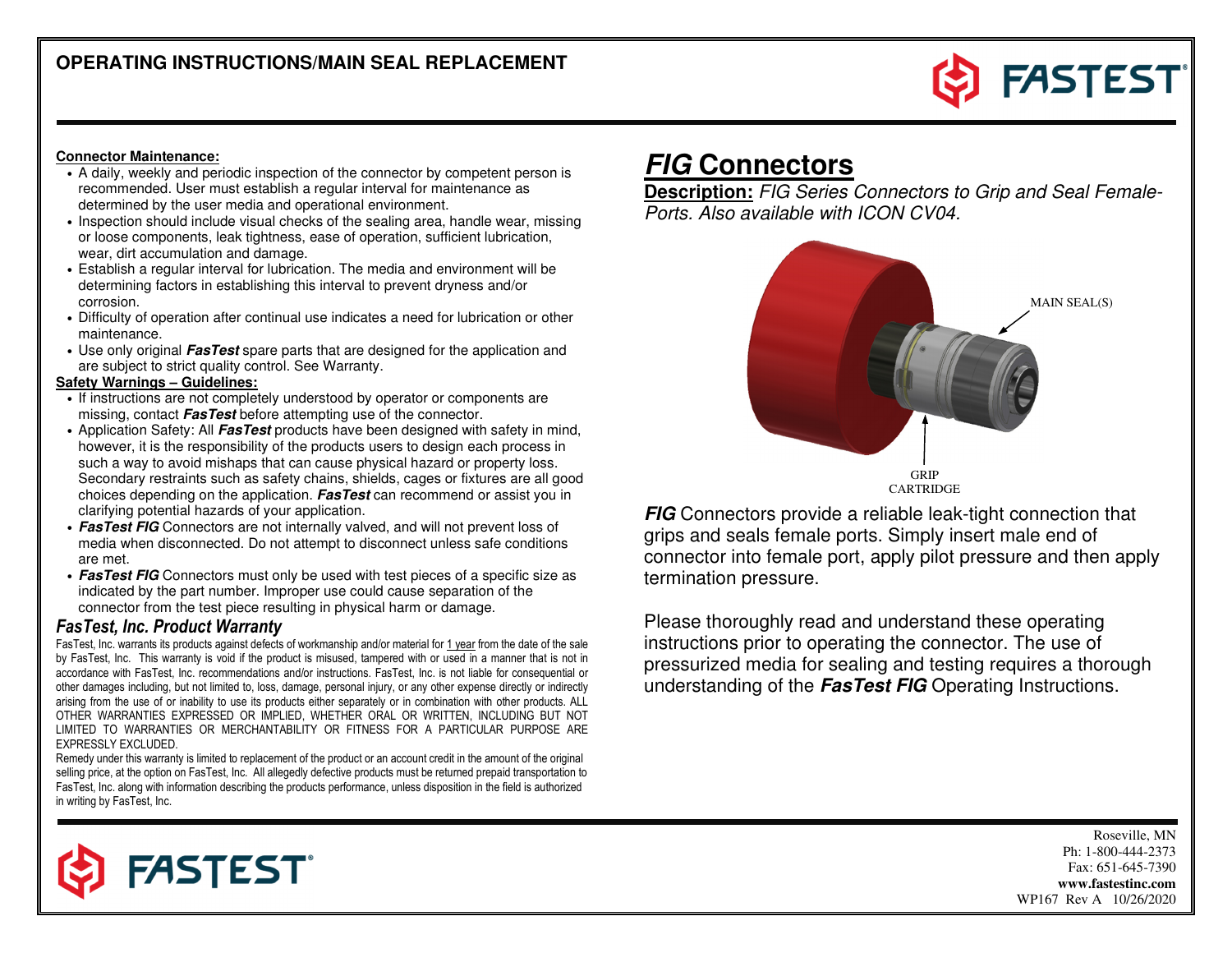

# • Installation

- Operating Conditions
- Operation
- Main Seal & Grip Cartridge Replacement
- Connector Maintenance
- Safety Warnings Guidelines

## **Installation:**

- 1. Connect supply lines to the pilot and termination ports.
- 2. 60 to 90 psi required for pilot pressure.
- 3. Maximum termination pressure is 120psi.

**FASTEST**®

 4. Mounting holes on all FIG sizes are 1/4-28 UNF – 2B, see product brochure for connector dimensions.



# **Operating Conditions:**

 Note: Surface finish, material hardness and condition (wet vs. dry) can impact maximum operating pressure and the gripping feature of the FIG connector.

## **Operation:**

### **Connecting Action:**

1. Insert connector into test piece.





- 2. Activate pilot pressure to engage jaws and main seal(s). Jaws must be covered!! (See product brochure for insertion depth requirements).
- 3. Activate test pressure into termination port.
- 4. Maximum rated test pressure is marked on connector.
- 5. Run test.

#### **Disconnecting Action:**

- 1. Relieve test pressure.
- 2. Relieve pilot pressure to relax jaws and main seal, remove connector from test piece.

Roseville, MN Ph: 1-800-444-2373 Fax: 651-645-7390 **www.fastestinc.com** WP167 Rev A 10/26/2020